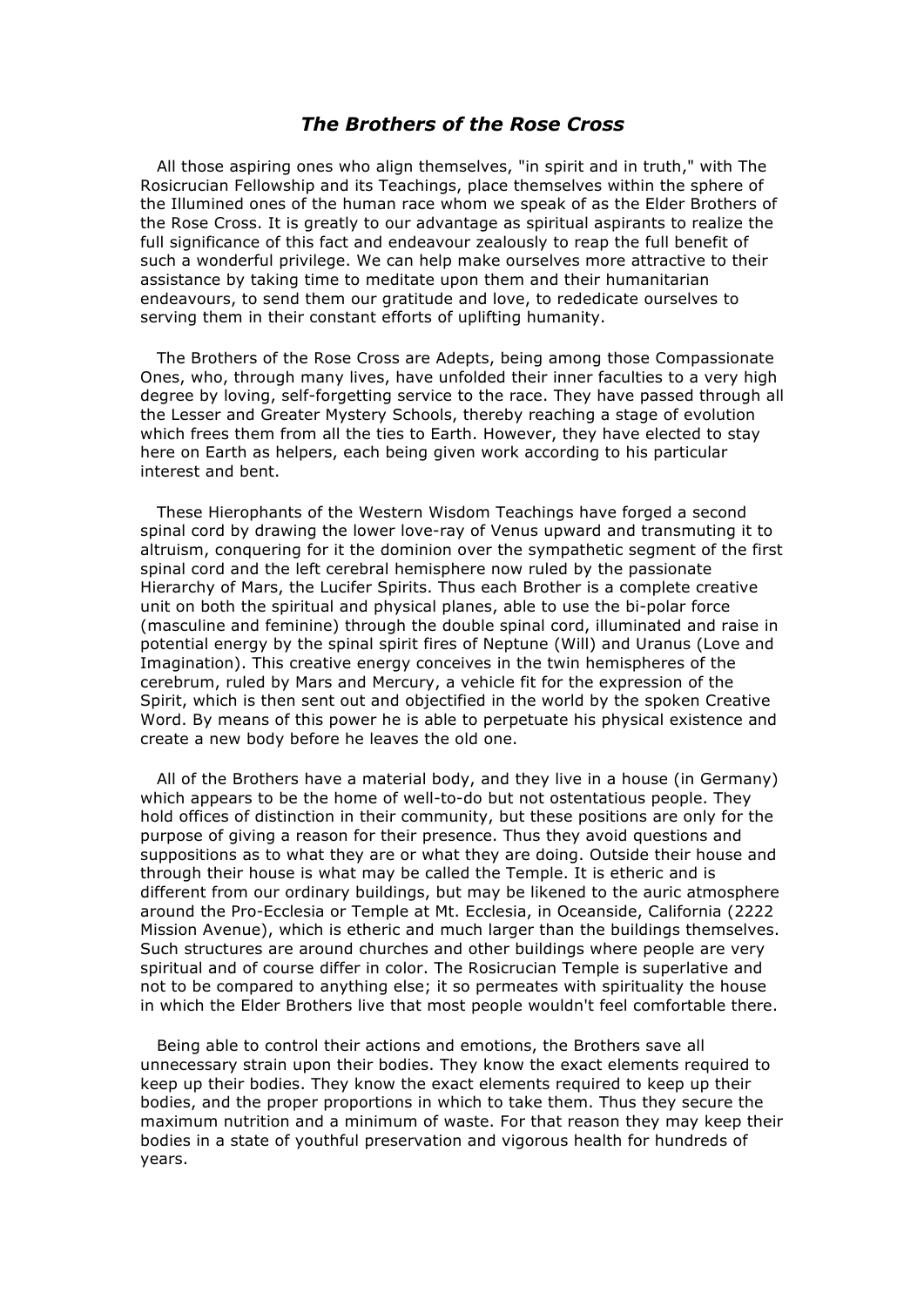Lay brothers who have been connected with the Temple for twenty to forty years in this life have indicated that the Elder Brothers look just about the same today as they did thirty or forty years ago. Judging by the standards of ordinary men they seem now to be about forty years of age.

It has been said by some of the lay brothers that Christian Rosenkreuz is today using a body which has been preserved for several centuries. This may or may not be so, but our august leader is never seen by the lay brothers who gather at the Temple (etheric) for the midnight service. His presence is only felt and is the signal for beginning the work.

To trace the beginning of the Elder Brothers of the Rosicrucian Order is as difficult as it is to find proof of the beginning of the first Manifestation of God. Since theirs is a work, which aims to encourage the evolution of humanity, they have laboured far back into antiquity--under one guise or another. We have historical proof, however, of the appearance as early as the thirteenth century of advanced teachings, which were to prove as a bright star to many.

During the past few centuries the Brothers have worked for humanity in secret. Each night at midnight there is a service at the Temple where the Elder Brothers, assisted by the lay brothers who are able to leave their work in the world (for many of them reside in places where it is yet day when it is midnight in the location of the Temple of the Rose Cross), gather up from everywhere in the Western World the thoughts of sensuality, greed, selfishness and materialism. They seek to transmute into pure love, benevolence, altruism, and spiritual aspirations, sending them back to the world to uplift and encourage all Good. Were it not for this potent source of spiritual vibration, materialism must long ago have totally squelched all spiritual effort, for there has never been a darker age from the spiritual standpoint than the last three hundred years of materialism.

Seven of the twelve Brothers go out into the world whenever occasion requires, appearing as men among men, or working in their invisible vehicles with or upon others as needed; yet it must be kept strictly in mind that they never influence people against their will or contrary to their desires, only strengthening good wherever found. The other five Brothers never leave the etheric Temple, and although they do possess physical bodies, all their work is done from the inner worlds.

The Thirteenth of the Order is the Head, Christian Rosenkreuz, the link with a higher Central Council composed of Hierophants of the Greater Mysteries, who do not deal with ordinary humanity at all, but only with graduates of the Lesser Mysteries. He is hidden from the outside world by the twelve Brothers, as the central ball is hidden by twelve balls of even size. Even the pupils of the School never see him, but at the nightly services in the Temple his presence is felt by all.

Every midnight at their service the Elder Brothers open their breasts to attract the darts of hate, envy, malice, and every evil that has been launched during the past twenty-four hours. First, in order that they may deprive the Black Grail forces of their food; and secondly, that they may transmute the evil into good. Then, as the plants gather the inert carbon dioxide exhaled by mankind and build their bodies therefrom, so the Brothers of the Holy Grail transmute the evil within the Temple: and as the plants send out the renovated oxygen so necessary to human life, so the Elder Brothers return to mankind the transmuted essence of evil as qualms of conscience along with the good in order that the world may grow better day by day.